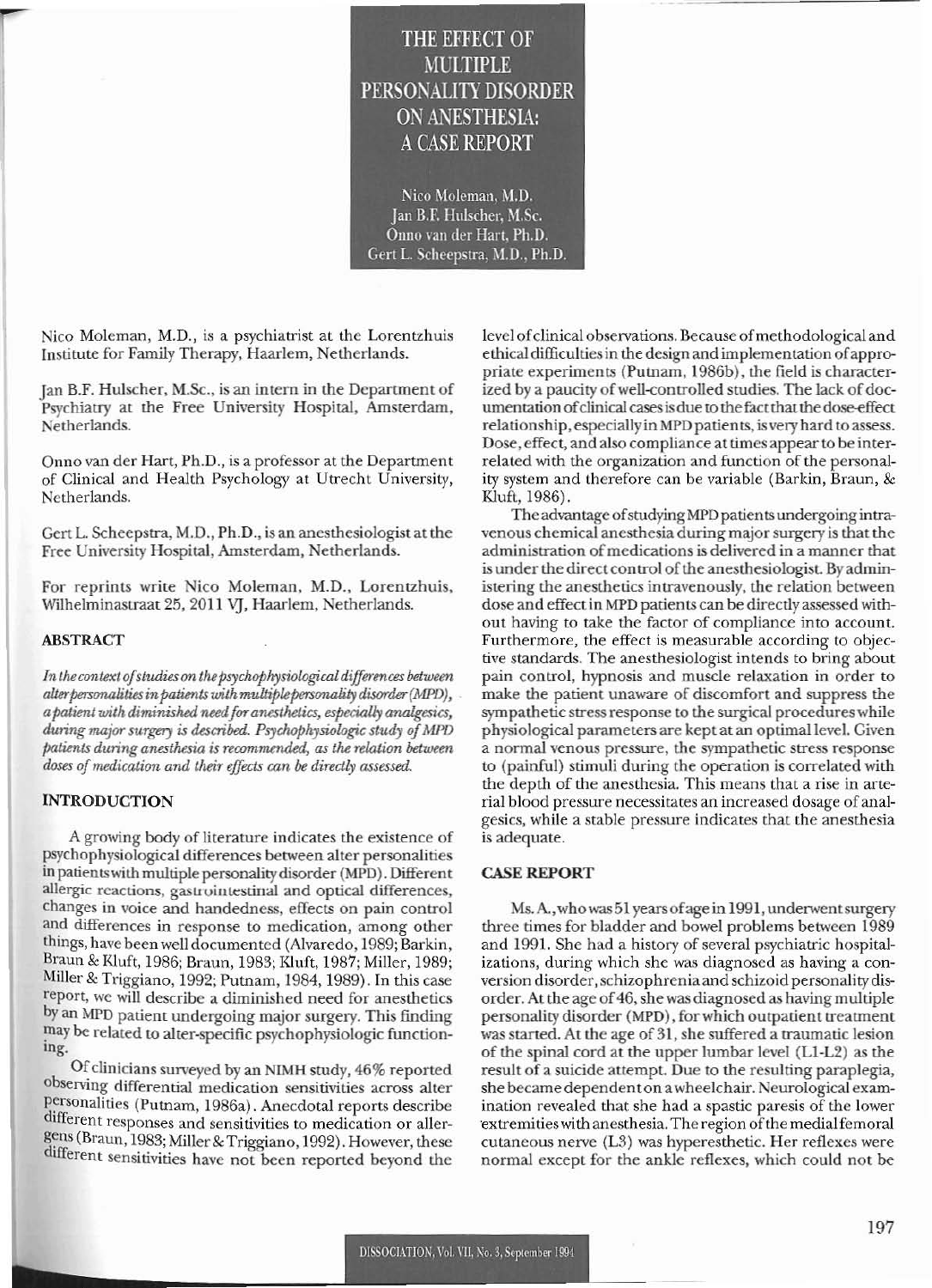elicited, and the plantar reflexes which were unresponsive. The spinal lesion also resulted in chronic micturition problems due to a neurogenic bladder, and obstipation. She was hospitalized three times in the period 1989 to 1991 for the surgical treatmentofthese bladder and bowel complications. For years she used a daily dose of diazepan 10 mg. and cyclobarbital calcium 200mg., at bedtime for insomnia. Liver and kidney functions were all within normal ranges.

Surgery was performed under general anesthesia. The medication dosages arc indicated in Table I. As hypnotics, propofol (Diprivan) or isoflurane (Forene) was used. Alfentanil (Rapifen) was administered as analgesic. A sufficient depth of anesthesia was reached with this combination to avoid unwanted stress responses. Vecuronium (Norcuron) was given as non-depolarizing muscle relaxant. During each operation the patient's blood pressure was low-nonnal to decreased, indicating a somewhat strong degree of analgesia. There was no use of hypnotic interventions pre-opera-

tively. The patient stated that before and after the operation her adult alters were in control, and that she distanced herself from the fear for the surgical procedures by putting a child alter in charge. Back on the ward the patient reported: "It is not me but the child who underwent the operation."

The patient's subjective account is especially intriguing because her need for anesthetic medication was rather atypical. Table 1 shows that the patient received the normal amount of muscle relaxants during each operation. However, the dose of analgesics was quite divergent from the norm: She needed only 16 - 33% of the amount normally used in comparable non - MPD patients. The doses of hypnotics were somewhat lower than normal, 50 - 80% of the usual dosage during surgical procedures.

|                                                                                    | TABLE 1<br>Dosages of Anaesthetic Drugs Administered |                                  |                                                      |  |
|------------------------------------------------------------------------------------|------------------------------------------------------|----------------------------------|------------------------------------------------------|--|
|                                                                                    | Muscle relaxant                                      | <b>Analgetics</b>                | <b>Hypnotics</b>                                     |  |
|                                                                                    | Vecuronium (Norcuron)                                | Alfentanil (Rapifen)             | propofol (Deprivan) or<br>isoflurane (Forene)        |  |
| Normal dosage ranges<br>(Miller, 1990)                                             | $0.03 - 0.06$ mg/kg/h                                | $0.7-1.2$ µg/kg/min              | 6-9 mg/kg/h propofol<br>$0.8-1.0\%$ isoflurane       |  |
| <b>First operation dosages:</b><br>continent urostoma<br>(operation time: 7 hours) | $0.03 - 0.06$ mg/kg/h                                | $0.24 \text{ µg/kg/min}$         | $4 \frac{mg}{kg/h}$<br>propofol                      |  |
| <b>Second operation dosages:</b><br>revision urostoma<br>(operation time: 3 hours) | .03-0.06 $mg/kg/h$                                   | $0.12 \text{ \textmu g/kg/min}$  | $6 \frac{\text{mg}}{\text{kg}/\text{h}}$<br>propofol |  |
| Third operation dosages:<br>anus prenaturalis<br>(operation time: 3 hours)         | $0.03 - 0.06$ mg/kg/h                                | $0.12 \,\mathrm{\upmu g/kg/min}$ | 0.6% isoflurane                                      |  |

\*AlI doses are given in milligrams per kilogram (mg/kg) of bodyweight (bw). They are administered over time, expressed as mg/kg 1 hour (mg/kg/h). Over the age of six years requirements of anesthetic drugs for children expressed in mg/kg BW are in the same range as those for adults.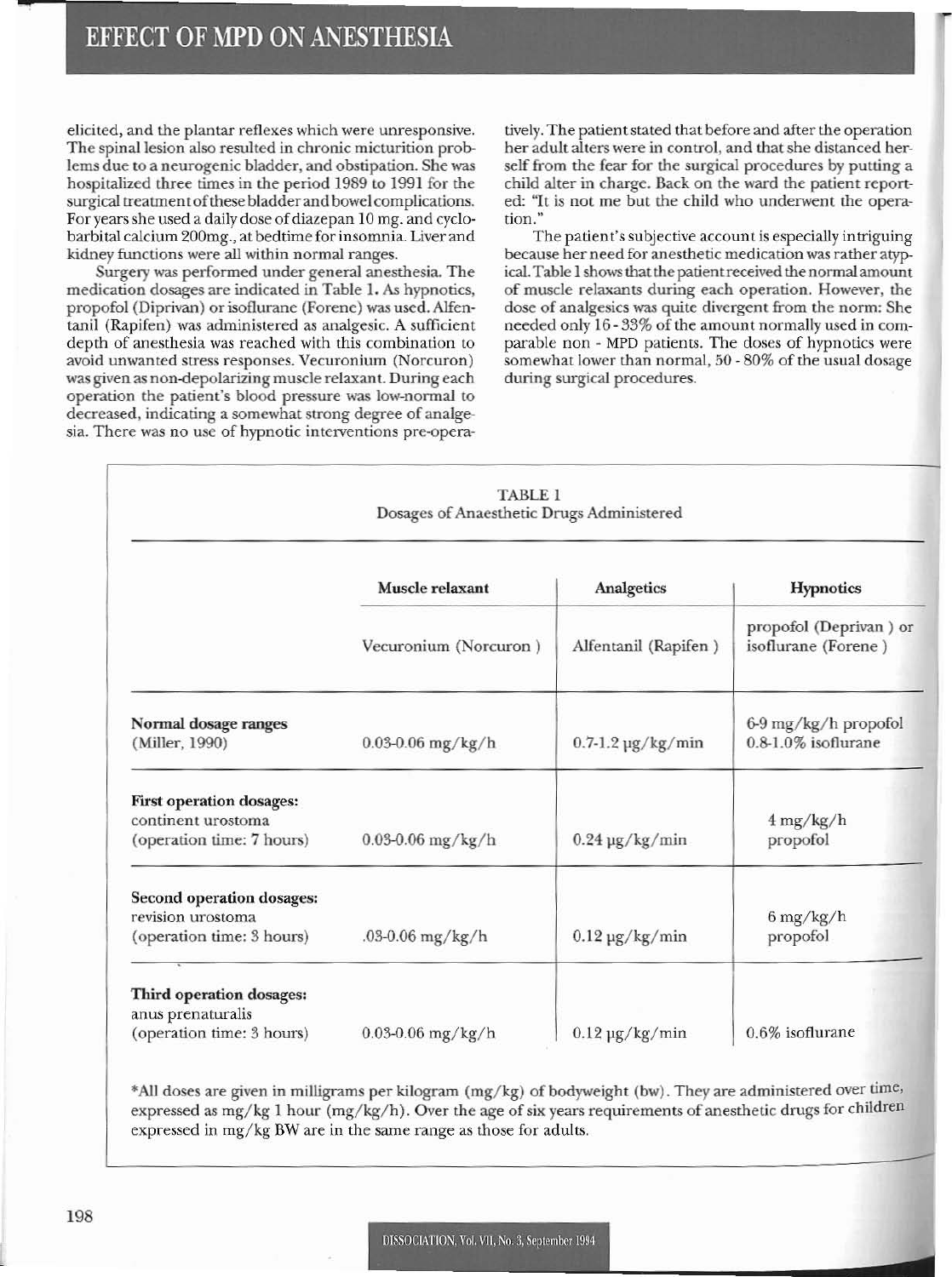#### DISCUSSION

In general, a paraplegia after total or partial traumatic transsections of the spinal cord does not abolish the need to suppress the sympathetic nervous system during surgery. In the case under discussion, the major part of the efferent innervation of the surgical area was conducted through spinal cord segments higher than L1 and L2, suggesting the need for a normal level of analgesic medication (Katz, Benumof, & Kadis, 1981). Furthermore, an increased need of analgesics would have been expected in this case because the patienthad used benzodiazepines and barbituratesformany years. Because of enzyme-induction in response to the use ofsuch medications. it could have been anticipated that this history of medication use would have led to the increased metabolism of these drugs, and therefore to increased medication requirements.

The patient under discussion here had suggested that a child aIterwas in control while she was being prepared for each of the respective operations. This may have been cor· related with or caused the decreased need for anesthetics. This phenomenon has much in common with unpublished clinical observations by many clinicians in several nations that some MPD patients need lower doses of sedatives when a child alter is in control (Suzette Boon, personal communication, 1992).

An interesting observation was that Ms. A's need for postoperative analgesia was much higher than in patients without MPD in similar situations, in significant contrast to her diminished need for anesthesia during the operations. This is consistent with, but does not prove, that different alters were in charge during the operation and the post-operative period.

The change of alters here seems to be triggered by the patient's intense anxiety about the operations, which she perceived as threats. This sequence of dissociative phenomena being triggered by intense affect is also described in a discussion of the partus stress reaction, in which extreme panic during delivery is followed by dissociation (Moleman, van cler Hart, & van der Kolk, 1992). Modern research studies confirm this relationship between traumatic stress and immediate dissociative reactions (Holen, 1993; Koopman, Classen & Speigel, 1994; Marmar, et al., 1994) and these findings seem consistent with recent attempts to integrate network models of memory with insights from research on dissociation and MPD (Yates & Nasby, 1993; Li & Spiegel, 1992).These models propose thatnegativeaffcctmightinfluence the inhibitory quality of links between items of mem*ory* which would parallel the process of dissociation.

. In our clinical example the patientdescribed herswitch· ing process in terms of distancing herself from the fear by putting a child alter in charge. In terms of neural network theory, it might be described as the connection of nodes -I.e., a group of structural elements of a memory network that prevent the fear response from entering or sta ying in consciousness via inhibitory linkages (Yates & Nasby, 1993). MeanWhile, an excitory stimulation might have activated a group of nodes, together constituting the neural network of this child alter, to reach consciousness (Yates & Nasby, 1993).

This case report seems to suggest that patients with MPD may have different reactions to anesthetics as compared with non-MPD patients. If, as this case suggests, the reaction to the anesthesia is different among alters, it is important to monitor the physiological parameters carefully during the operation and during the post-operative period: A switch between alters might necessitate a totally different dosage of the drugs. As the administration of anesthetics before and during major surgery constitutes a well-controlled situation, with 100% compliance,we recommend thatdifferential need for anesthetics will be more systematically studied in future psychophysiological research on MPD.•

#### REFERENCES

Alvaredo, C.S. (1989). Dissociation and state specific psychophysiology during the nineteenth century. DISSOCIATION, 2, 160-168.

Barkin, R., Braun, B.G., & Kluft, R.P. (1986). The dilemma of drug therapy for multiple personality disorder. In B.C. Braun (Ed.), *Treatment of multiple personality disorder* (pp. 107-133). Washington, DC: American Psychiatric Press.

Braun, B.G. (1983). Psychophysiologic phcnomenain multiple personalityand hypnosis. *AmericanJoumalofCiinicalHypnosis,* 26, 124·137.

Holen, A. (1993). The North Sea oil rig disaster. In].P. Wilson (Ed.), *International handbook of traumatic stress syndromes* (pp. 471-478). New York; Plenum.

Katz, J., Benumof, J., & Kadis, L.B. (1981). *Anesthesia and uncommon diseases: Pathophysiologic and clinical observations* (2nd. ed.) (pp. 494495). Philadelphia: Saunders.

Klufl, R. P. (1987). An update of multiple personality disorder. *Hospital and Community Psychiatry,* 38, 363-373.

Koopman, C., Classen, C., & Spiegel, D. (1994). Predictors of posttraumatic stress symptoms among survivors of Oakland/Berkeley, Calif., firestorm. *American Journal of Psychiatry*, 151, 888-894.

Li, D., & Spiegel, D. (1992). A neural network model of dissociative disorders. Psychiatric Annals, 22,3, 144-147.

Marmar, c.R., Weiss, D.S., Schlenger, W.E., Fairbank,J.A.,Jordan, BX, Kulka, RA, & Hough, R.L. (1994). Peritraumatic dissociation and post-traumatic stress in male Vietnam theater veterans. *AmericanJournaloJPrychiatry,* 151,902-907.

Miller R.O., (Ed.). 1990. *Anesthesia* (3rd Ed.), Churchill Livingstone.

Miller, S.D. (1989). Optical differences in cases of multiple personality disorder. *Journal of Nervous and Mental Disease*, 177, 480-486.

. Miller, S.D., & Triggiano, P.J. (1992). The psychophysiological investigation of multiple personality disorder: Review and update. *AmmcanJoumal ofClirncalHypnosis.* 35, 47-61.